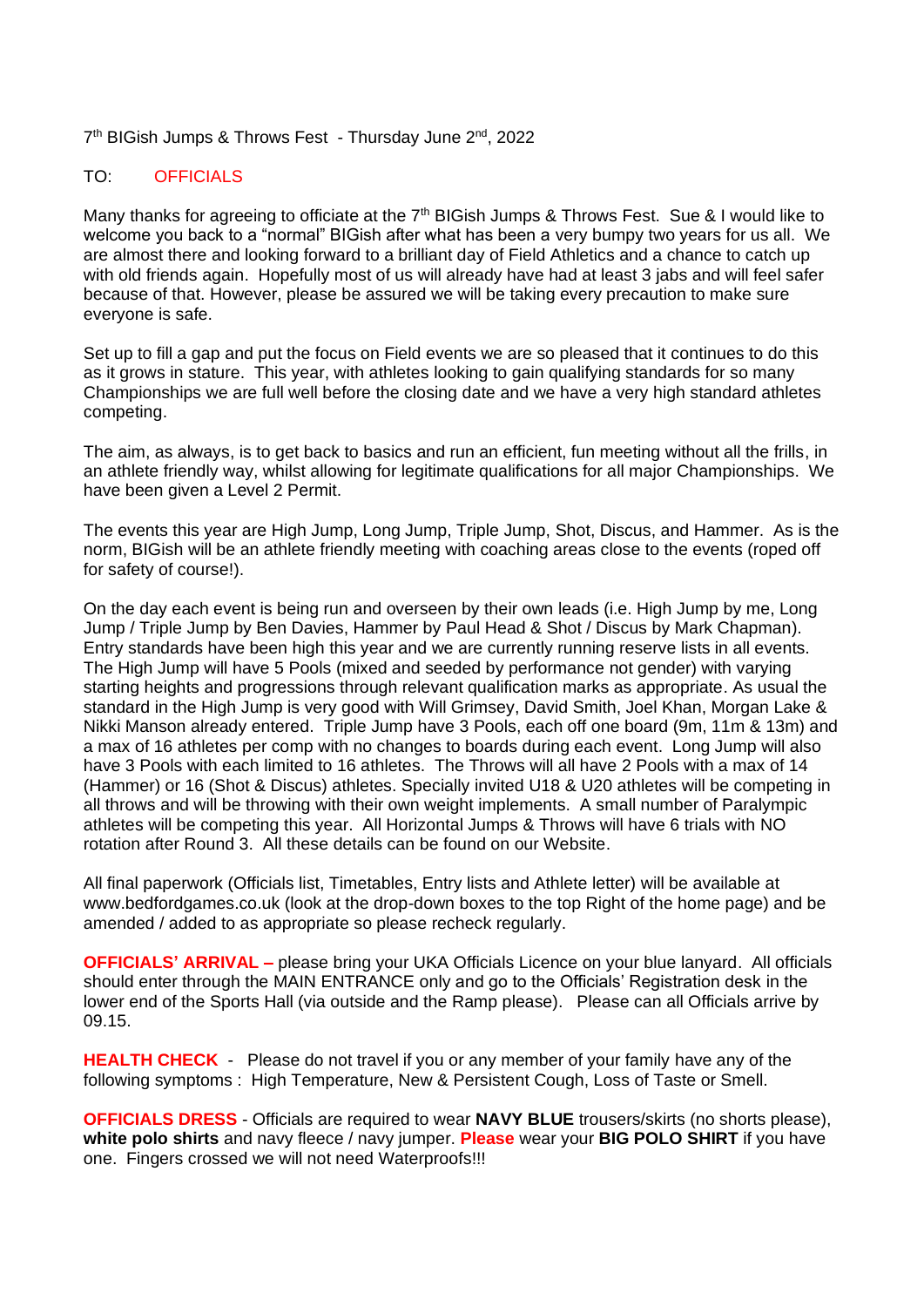**FOOD & DRINK -** We believe it is still safer, and preferable, for you to bring your own food with you on the day and therefore a £5 per diem will be added to your expenses sheet. A manned Tea & Coffee station will be available throughout the day but please can you bring your own mug.

**HAND SANITISER, DISINFECTANT & WIPES** – will be available at all event sites and at points around the Stadium. We do, however, suggest you bring your own.

**CAR PARK PASS** - Please use this letter as your Car Park Pass (please park in the parking area to the left as you enter). Not sure if Fusion are going to man the Car Park but just in case!

**WA RULES** - Please note that the meeting will be run **under WA rules.** However, can I please ask that we work within the spirit of the meeting.

**EDM** units have been booked – for use on the Long Jump, Triple Jump, Discus, Shot, & Hammer. Electronic Clocks have also been booked for all sites.

**OFFICIALS** Tea / Coffee will be provided all day but in line with current thinking please can you bring your own mug with you! We are also attempting to arrange for a Coffee Van and (hopefully!!!) a number of Food Outlets to be there on the day. An Ice Cream van has been booked I hope!.

We have allocated the following to ensure the meeting runs smoothly. Please contact your Field Referees if you need to withdraw or have specific questions from now on.

| <b>FIELD REFEREES</b>    | Chris Apsey (07966 403726)    |
|--------------------------|-------------------------------|
|                          | Jackie Breslin (07732 952708) |
| <b>TECHNICAL MANAGER</b> | Tamsin James (07879 626841)   |
| ALEBIZO AF CALIBOF       | $M -$<br>الممادحات مصمما      |

**CLERKS OF COURSE** James Charles **Mark Flitcroft** 3 Set Up Clerks have also been appointed to ease us in to the day (Bob Hammond, Paul Brooks Tony Sach) but they will revert to being part of the Field team after this.

**EQUIPMENT OFFICER** Peter Lee assisted by Sue Bishop

**OFFICIALS BRIEFING** – This will be held in the main stand near the finish line at 09.45. We would ask that all Officials arrive by 09.15. There will be no Final Call area and Athletes are being told to report to their event site 45 mins before the start time. Please can the Chiefs of each competition check athletes spike length, disallowed equipment, etc. at the event site.

**WALKIE TALKIES -** will be available from Darryl Quinn in the area near the Officials Registration Table in the Lower Sportshall at the start of the day. Please ensure you personally return these to them to the same place at the end of the meeting. A signature will be required both on collection and return. No ear pieces will be available but if you have your own please bring them.

**TIMETABLE** - Due to the nature of the meeting it is not possible to produce a Final timetable until after the closing date (25th May). Therefore, this will be available on the web site on Friday 27th May. A Draft Timetable will be put on the site asap. Events will begin at 10.30 and the meeting should be finished by 17.30!!

**EXPENSES FORM** - An expenses form will be on the web site – please print off, complete, SIGN and leave in the box at Officials Registration at the start of the day. As previously mentioned, there will be a £5.00 per diem for food added to the expenses form. If you do not make a travel claim please see Sue Parmiter who will give you the £5. Cheques will be written and handed out to you during the meeting by Sue Parmiter. Sorry we are unable to do Bank Transfers.